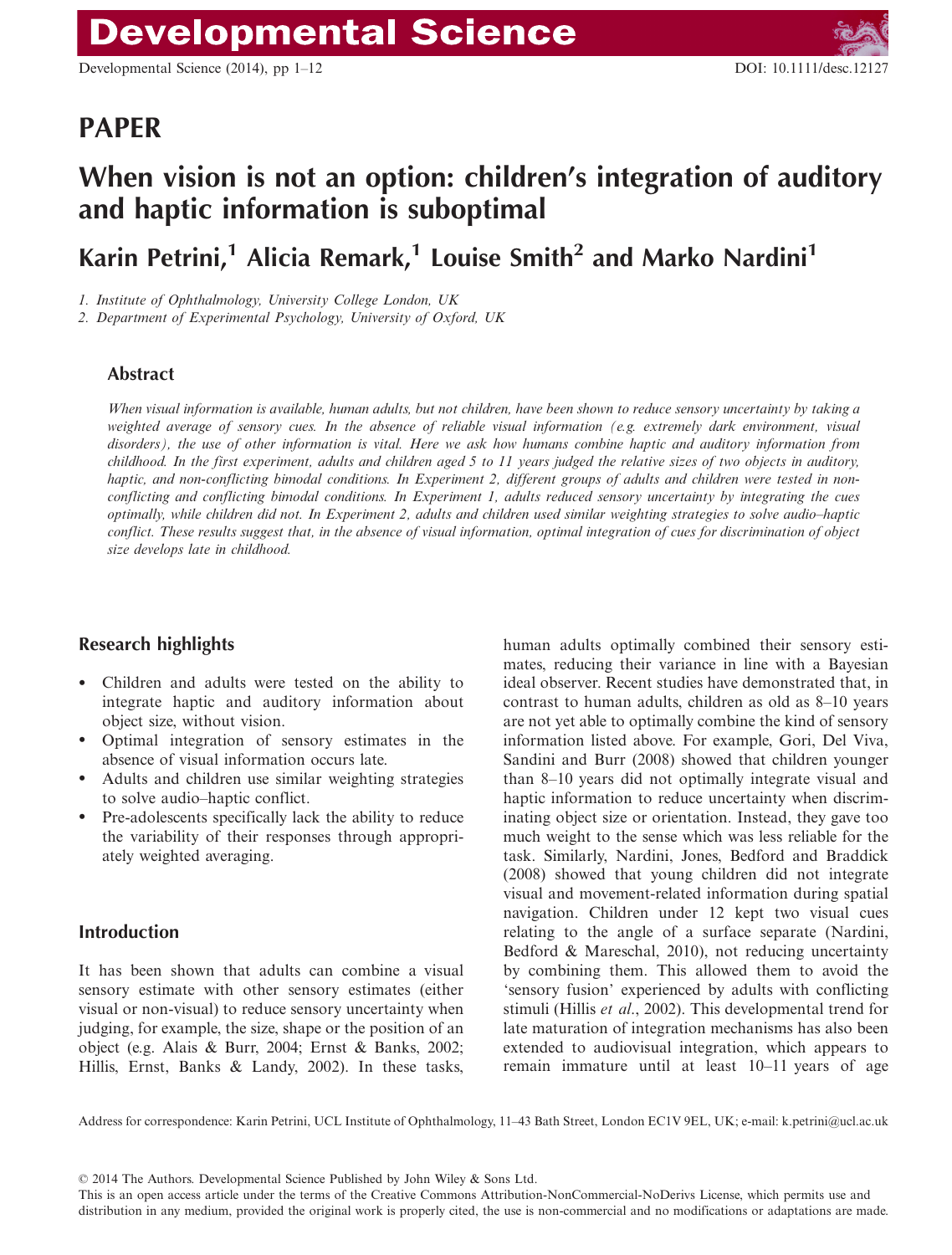(Barutchu, Crewther & Crewther, 2009; Barutchu, Danaher, Crewther, Innes-Brown, Shivdasani & Paolini, 2010; Innes-Brown, Barutchu, Shivdasani, Crewther, Grayden & Paolini, 2011).

The reason why optimal use of multisensory information to reduce the uncertainty of estimates develops so late is yet to be determined, but different possibilities have been suggested. One possibility is that during childhood, different sensory estimates need to be kept separate so that the sensory system can be continuously recalibrated (Gori, Sandini, Martinoli & Burr, 2010; Gori, Tinelli, Sandini, Cioni & Burr, 2012). In children, sensory calibration is more important than achieving more precise estimates through integration. Depending on the task, the sense that is used as the benchmark for recalibration changes (Gori et al., 2008; Gori et al., 2010; Gori et al., 2012). Another possibility is that during development the sensory system may be optimized for speed over accuracy, and so might use the fastest available single estimate (Nardini et al., 2010).

Both possibilities share the common idea that, with age, the sensory system varies the importance of uncertainty reduction as compared with other goals. Unsurprisingly, all of the developmental evidence so far has come from studies in which one of the sensory information sources under study was vision, as for healthy humans vision is a key component of most naturalistic tasks. However, certain environments (e.g. an extremely dark surrounding) and visual disorders can reduce or even eliminate the visual input. In these cases, the use of other information, such as touch and sound, is vital.

Here we aimed to extend what we know about the development of uncertainty reduction by using a nonvisual task. Studies examining the interaction between haptic and auditory cues as well as neural substrates of this interaction in adults (e.g. Bresciani & Ernst, 2007; Kassuba, Menz, Roder & Siebner, 2012; Sanabria, Soto-Faraco & Spence, 2005; Soto-Faraco & Deco, 2009) point to a common mechanism for reducing sensory uncertainty in the presence or absence of visual information. Because the interaction between haptic and auditory cues has not been examined in children, it is yet to be determined whether multisensory integration of non-visual information develops at a similar age as that involving vision.

In the real world, the likelihood of a causal relationship between haptic and auditory information is often higher than, for example, that between visual and haptic or audio and visual information. This is because hapticauditory conjunctions (e.g. touching an object against a surface) tend to be produced by our own actions (Tajadura-Jimenez, Valjamae, Toshima, Kimura, Tsakiris & Kitagawa, 2012), while visual-auditory conjunctions

are often caused by external events. In a visual-haptic conjunction (e.g. looking at an object while touching an object) the two sensory inputs are only related when the same object is being looked at and touched, which need not be the case. In a haptic-auditory situation like the present one, the participant's own action causes the sound. Thus, at least in otherwise quiet environments, there is a very strong basis for linking the haptic and auditory information. It is therefore possible that the kind of auditory-haptic integration tested in the present study would develop earlier than visual-haptic integration as tested previously. Alternatively, audio-haptic integration could show even later development than visual-haptic because vision is a very dominant sense in other audiovisual tasks (Nava & Pavani, 2013) during the early school years tested in the present study. Both of these outcomes would imply separate and patchy maturation of multisensory mechanisms during childhood. If the development of visual-haptic and audio-haptic integration occurs at the same time, this would imply a common and single multisensory mechanism in place from early childhood.

To test these possibilities we investigated the time course of haptic-auditory integration for size discrimination in the absence of visual information. In Experiment 1 we measured haptic-auditory integration by assessing size discrimination in auditory, haptic and nonconflicting haptic-auditory conditions in one group of 5–6-, 7–8-, 10–11-year-old children and adults. This allowed us to examine at what age sensory uncertainty was reduced by integrating the cues optimally (i.e. as predicted by the maximum likelihood estimation model). In Experiment 2 we further examined the development of haptic-auditory integration by examining size discrimination in haptic-auditory conditions with three different levels of cue conflict in a second group of 5–6-, 7–8-, 10– 11-year-old children and adults. This allowed us to examine the relative weighting (reliance on) haptic and auditory information about size across ages.

## Method

## Auditory stimuli selection

Both changes in pitch (especially as a consequence of changes in fundamental frequency) and in amplitude and thus loudness are important for judgments of the size of objects striking a surface (Grassi, 2005). For this reason, before deciding on the best auditory stimuli to use in our study we ran pilot experiments with adult participants. We ran two experiments, one with changes only in pitch, and one with changes only in amplitude/loudness.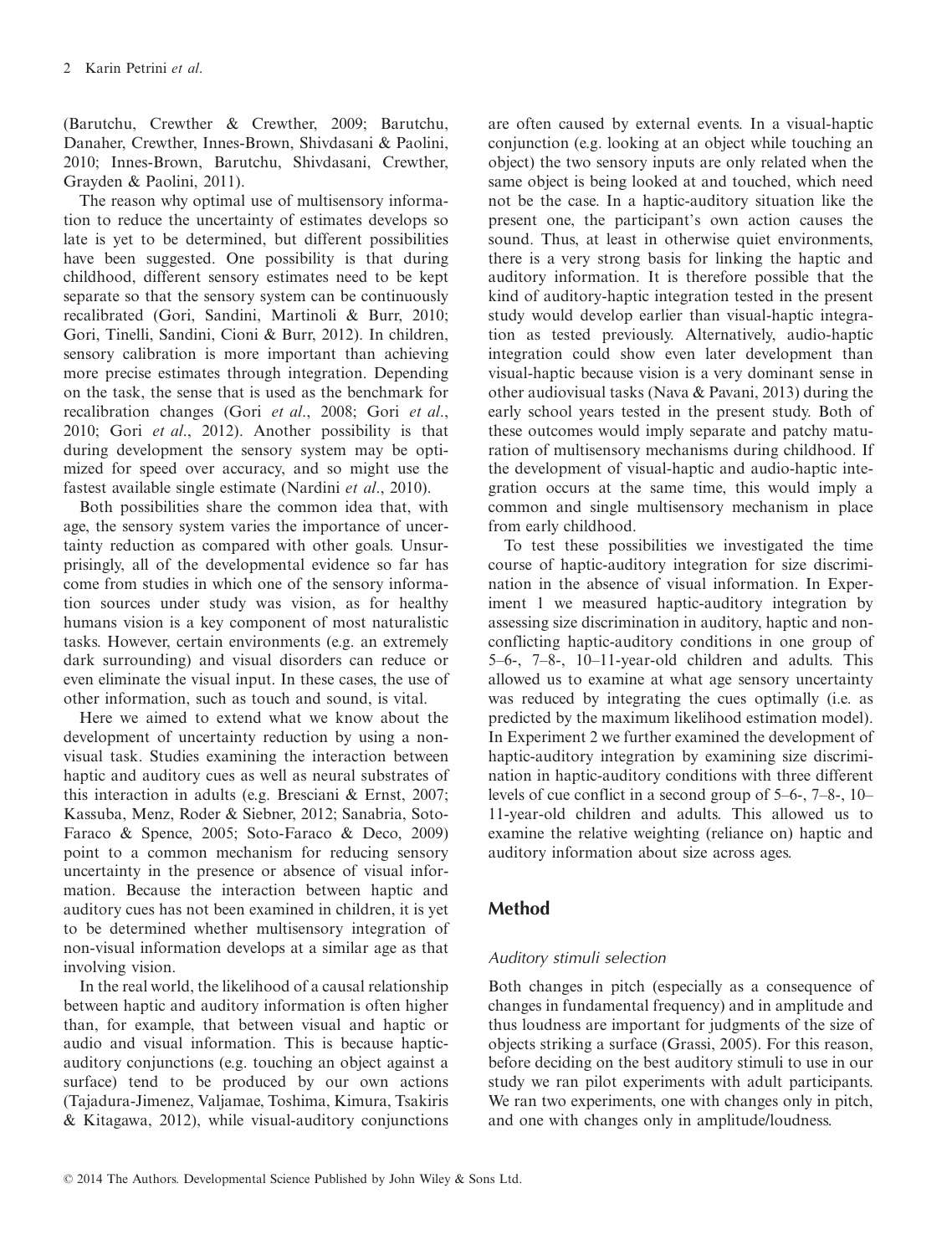Participants judged which one of two wooden balls (a standard and a comparison ball) was bigger based either on touch, sound, or both (please refer to the Procedure, stimuli, and design section for details on task and loudness manipulation). For the pitch manipulation, the fundamental frequency (F0) of the middle-range ball (i.e. the standard ball with a F0 of 151 Hz) dropping on a wooden surface was increased or decreased by 15 Hz for the other eight comparison stimuli, giving rise to nine sounds ranging in F0 from 211 to 91 Hz. Psychometric functions were fitted to the proportion of 'bigger' responses given by each participant as a function of comparison stimulus size (please refer to the Results section for details on fitting and exclusion criteria). Strikingly, in the pitch experiment, 45% (5 of 11) of adults were unable to use pitch differences reliably to discriminate size. Their psychometric functions could not be fitted and they had to be excluded from analysis. By contrast in the amplitude experiment, 86% (12 of 14) used amplitude reliably.

Their ability to base size judgments on amplitude is in line with and supported by previous work in which adults judged the size of balls hitting a resonating plate (Grassi, 2005). The plate's oscillation increases with the mass of the object hitting it. Consequently, for larger objects the amplitude of the acoustic waveform is greater, and so is the loudness of the resulting sound. The results from the Grassi (2005) study show a strong correlation between amplitude domain indexes (power in particular) and the size of the ball. Indeed, the amplitude (power in particular), which is directly related and proportionate to perceived loudness, was the strongest predictor of participants' judgments of ball size. Similarly, in our study, the standard sound was recorded hitting a resonating surface (wooden table) after being dropped from a standard height (150 mm; Grassi, 2005). For participants the task was set up as if they were producing sounds by patting the balls against a similar table. So it is not surprising that pitch was not used as a reliable cue, as in this situation most of the sound is produced by the surface (table top), which does not change in pitch with object size. The poor ability of adults in our pilot studies to use pitch convinced us that we should use amplitude, in order to make the task feasible for children when using our set-up. It could also be possible, however, that the use of pitch for size discrimination decreases with age and that our pilot results for the pitch condition reflect adults' decreased ability to use the pitch information. Although we cannot completely exclude this possibility, Grassi (2005) showed that when the size of the resonating surface was changed (changing the pitch of the sound made by the balls) adults did use pitch information when judging the sizes of balls. Furthermore, developmental studies have shown that although both children and adults can use pitch information in several other kinds of perceptual task (e.g. music perception and speaker recognition; Demorest, 1992; Demorest & Serlin, 1997; Petrini & Tagliapietra, 2008), this ability improves with age (i.e. adults use the pitch information more than children when, for example, discriminating between speakers).

We also chose to vary one stimulus dimension – amplitude – to create the stimuli, rather than use naturally recorded sounds of the different sized balls. The rationale for this was to be able to conclude which cue all participants were using. If more than one cue is available, it is possible for developmental differences to reflect differences in strategy or attention to different cues.

#### Procedure, stimuli, and design

Participants sat in a comfortable chair behind a black curtain that covered the experimental set-up and stimuli (Figure 1). All participants were then asked to slide the dominant hand (as assessed using the Oldfield Edinburgh Handeness Inventory) through a hole in the curtain and rest their arm on a semi-soft foam surface. In the middle of the rectangular foam surface was a square



Figure 1 Experimental set-up. (a) Experimental set-up and trial description. Participants sat behind a black curtain with their dominant hand inserted through the curtain and positioned comfortably on a semi-soft foam surface. A speaker was positioned as close as possible to the position at which the hand of the participant would pat either the wooden ball or a pen on the surface underneath. A touchscreen was placed just below the foam and, when pressed, the sound was played through the speaker. (b) An example of the auditory-only condition during which participants tapped a pen on the touch screen twice to hear the sound made by each ball, before judging which sound was produced by the bigger ball. (c) An example of the haptic condition during which participants patted a pair of wooden balls (one at the time) while wearing a thick glove, before judging which ball was bigger.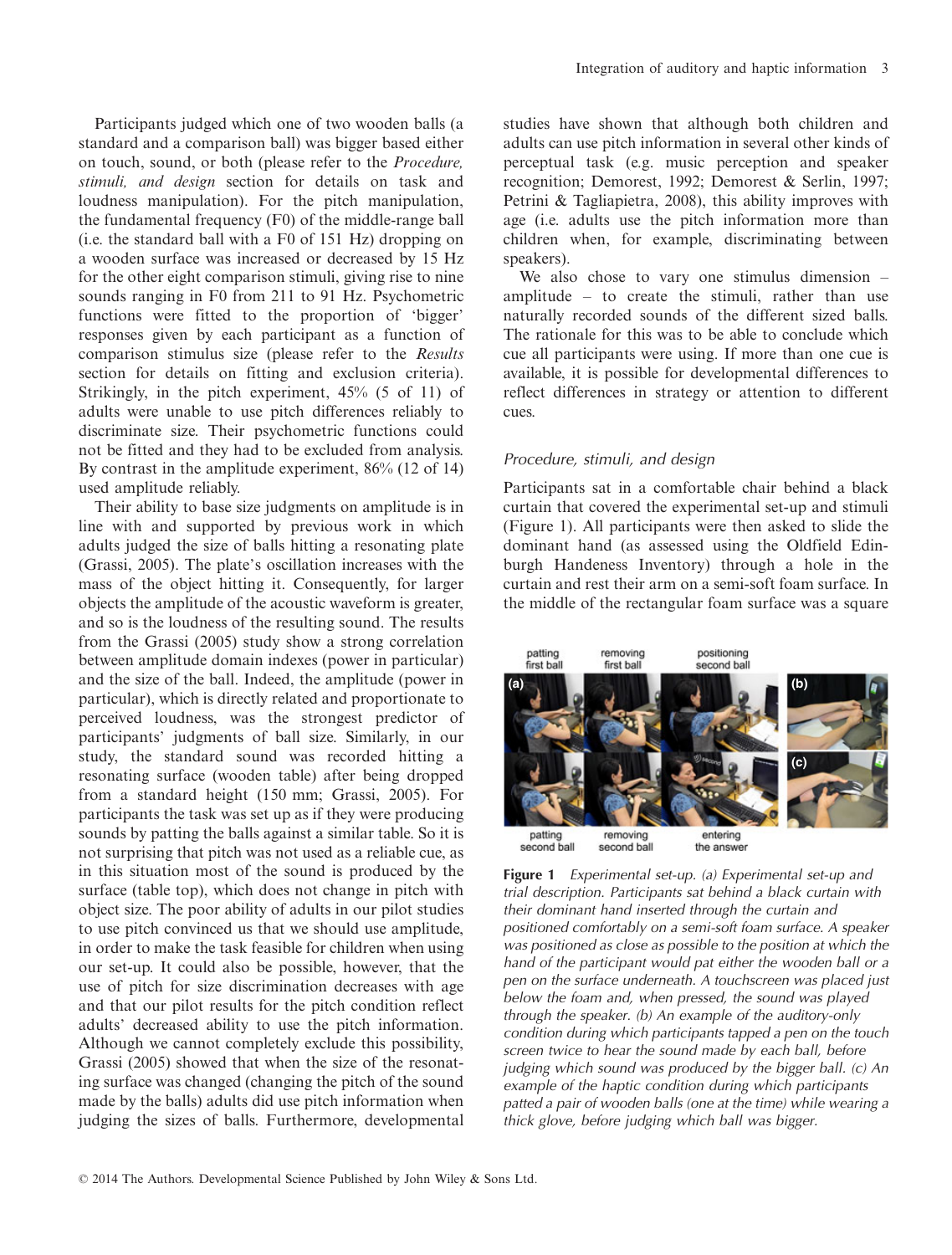hole, 5 cm deep, into which the stimuli were positioned one at a time. The stimuli consisted of nine wooden balls, differing in diameter by 2 mm (range 41–57 mm). The sound of the standard ball (49 mm) hitting a wood surface was recorded with a D7 LTD dynamic microphone through Focusrite Saffire PRO 40 sound card using the Psychtoolbox PsychPortAudio command library (Brainard, 1997; Pelli, 1997). We recorded the sound by dropping the ball from a standard height. If we recorded the sound by hitting the ball then the size of the hand at the recording time (for example that of the experimenter) would influence the force of the impact and the resulting sound. The sound thus recorded would have been more consistent with adults' than children's expectations of what the resulting sound should be. We wished to avoid this, especially when testing children of different ages and adults for whom hand size and strength vary greatly. Loudness was increased or decreased by 1 dB for the other eight stimuli (following piloting), giving rise to nine sounds ranging in amplitude from 71 to 79 dB.

During the experiment, balls were placed in the hole one at a time by the experimenter, and the participant's hand was placed on top of the ball. On each trial, participants were asked to touch two different wooden balls in sequence, keeping their hand flat (i.e. they did not grasp the ball but only patted it). We asked participants to pat the ball rather than grasp it, because similarly to the auditory case we wanted to vary one stimulus dimension – height. If participants could grasp the ball then they could use its weight as well, and, as for the auditory cue, we would not know whether developmental differences would reflect differences in strategy or attention to different cues. Another very thin (1 cm) layer of soft foam was inserted between the thick layer of foam and a touch screen positioned underneath (Figure 1) to eliminate any impact sound between the wooden balls and the hard surface of the touch screen. The ball's sound was played through a speaker, positioned as close as possible to the position of the ball (Figure 1b–c), when pressure was sensed on the touch screen. Synchronization between the pressure elicited on the touch screen and the played sound was achieved using a Focusrite Saffire PRO 40 sound card in conjunction with the Psychtoolbox PsychPortAudio command library (Brainard, 1997; Pelli, 1997). After patting the second ball participants reported which one of the two stimuli was the bigger (the first or the second). The standard stimulus was always present in the pair, but its position was unpredictably first or second, with equal numbers as first and second within each experimental condition. A one-back randomization was used, i.e. random orders were generated until

an order in which no stimulus appears twice in a row was found and the experimenter followed the instructions displayed on the computer screen to know which pair of stimuli to present. The number of trials/ repetitions, the exclusion criteria, method of fitting and number of subjects are like those previously used in a similar visual-haptic size discrimination task (Gori et al., 2008).

# Experiment 1

## **Participants**

A total of 34 children (eight 5- to 6-year-olds, 16 7- to 8-year-olds, and ten 10- to 11-year-olds) and 12 adults (aged between 19 and 35) participated in the study. This number does not include children who were excluded from the study because they performed at chance level in one or more task conditions (see below). In both experiments the adults and the children's parents or guardians gave informed consent for participation in the study, which received ethical approval from the research ethics board of University College London.

## Procedure

Participants took part in one of two experimental conditions each consisting of three different trial types, the order of which was counterbalanced across participants. Participants were assigned iteratively to each experimental condition in order to minimize sampling issues. In some conditions, to reduce the haptic reliability we asked participants to wear thick skiing gloves which varied in size from extra-small to extra-large to fit as well as possible children's and adults' hand sizes. The purpose of the gloves was to reduce participants' sensitivity during patting, thus decreasing the quality of the haptic information. A group of participants performed a condition including auditory-only, haptic-only without glove, and bimodal without glove trials. During the auditory-only condition participants tapped a pen on the touch screen (Figure 1b) instead of the balls to elicit the sounds. During this condition the experimenter took back the pen from the participant after every first sound and gave it back before every second sound, matching the task and timing as closely as possible to the other conditions. A second group performed a condition including auditory-only, haptic-only with glove, bimodal with glove trials. Each participant completed three blocks of 54 trials (including each of the nine comparisons six times) in each of three conditions, for a total of 162 trials.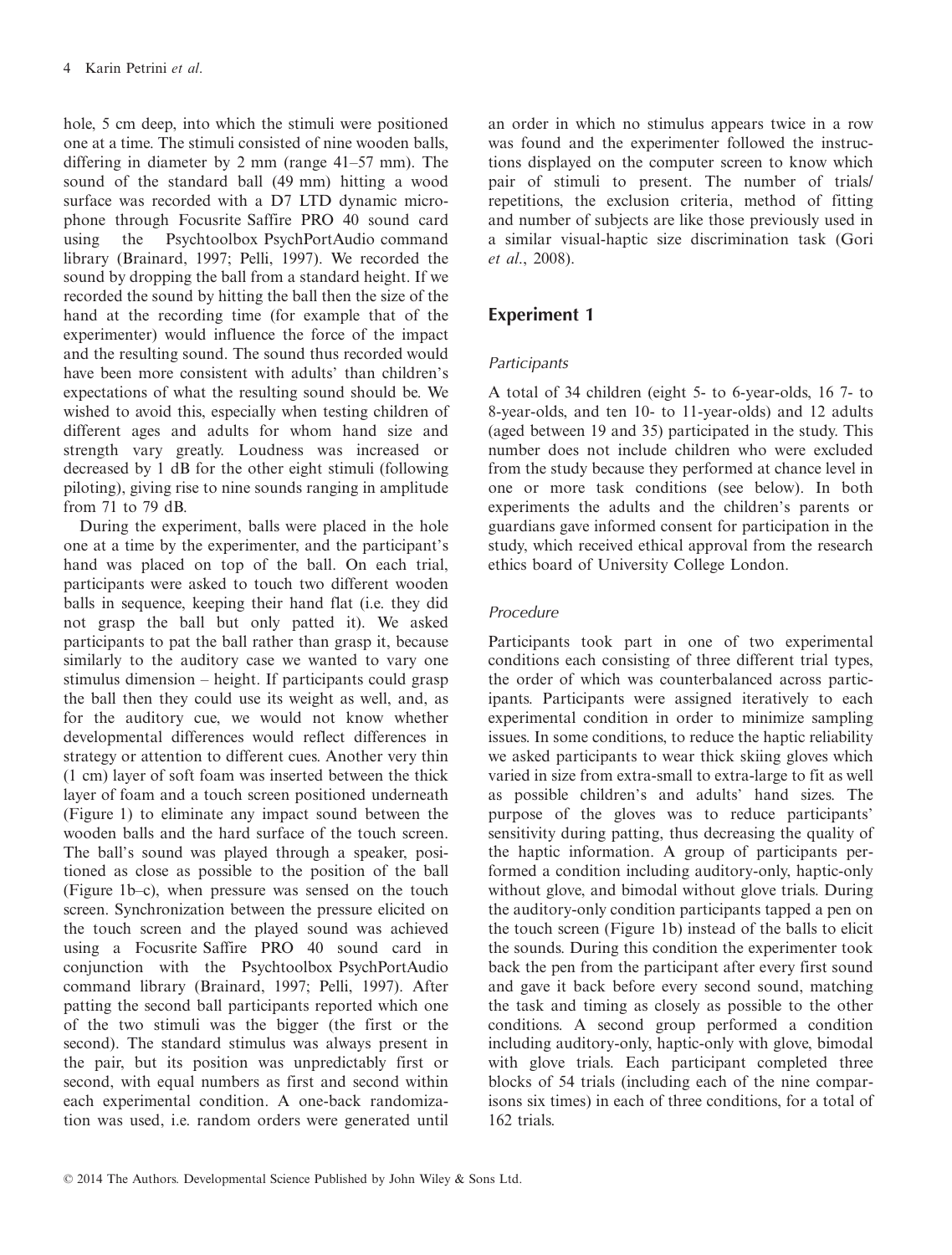## Experiment 2

#### **Participants**

A total of 22 children (six 5- to 6-year-olds, ten 7- to 8-year-olds, and six 10- to 11-year-olds) and six adults (aged between 19 and 35) participated in the study. This number does not include children who were excluded from the study because they performed at chance level in one or more task conditions.

## Procedure

Participants performed a condition including a bimodal congruent condition without glove (the same as the bimodal condition without glove in the first group) and two bimodal incongruent conditions without glove. In these incongruent conditions the auditory and haptic cues provided by the standard stimulus were in conflict, indicating different sizes, but averaging to 49 mm similarly to the congruent bimodal standard ball. In one bimodal incongruent condition the haptic size of the standard stimulus was  $49 + 4$  mm and that of the auditory standard stimulus  $49-4$  mm, in the other the haptic size was  $49-4$  mm and the auditory  $49 + 4$  mm. The comparison stimuli were the same as in Experiment 1.

## **Results**

Cumulative Gaussian functions were fitted to the proportion of 'bigger' responses given by each participant as a function of comparison stimulus size. The estimate of each individual's function's mean (i.e. the point at which the psychometric function cuts the 50% of 'bigger' responses) indicated the Point of Subjective Equality (PSE). The size discrimination threshold was given by the standard deviation of the psychometric function (i.e. the slope of the function). The fit shown in Figure 2 for each age group was obtained by averaging the fit obtained from each individual. Overall, the



Figure 2 Averaged psychometric functions for child and adult participants. The proportion of trials in which the comparison ball (whose size relative to the standard is given by the abscissa) was judged to be bigger than the standard (0 on the abscissa) was fitted with a cumulative Gaussian separately for each individual. For the fit we used psignifit version 2.5.6 (see http://bootstrap-software. org/psignifit/), a software package that implements the maximum likelihood method. Here to aid visualization we plot the fit results obtained by averaging the data of individuals within each age group. The point at which the psychometric function cuts the 50% point on the ordinate is the mean or PSE. The vertical dashed lines indicate the average PSEs. The slope of the functions is used to estimate the standard deviation or size discrimination threshold, such that the steeper the slope the lower is the variability and consequently the threshold. (a) Average results for the group of participants performing the haptic-only, auditory-only and bimodal congruent condition (i.e. no conflict between the cues). The red curve, symbols and dashed line refer to the average results for the haptic condition, the blue curve, symbols and dashed line to the auditory, and the green curve, symbols and dashed line to the congruent bimodal. (b) Average results for the group of participants performing one bimodal congruent and two bimodal incongruent conditions. The levels of cue conflict for the standard ball are represented here as  $-4$ , 0, and  $+4$  mm for the haptic and  $+4$ , 0, and  $-4$  for the auditory. A shift of the magenta dashed line toward  $+4$  indicates that participants are relying more on the haptic information, whereas a shift toward  $-4$  indicates that they are relying more on the auditory. The opposite is the case for the cyan line. The green curve, symbols and dashed line refer to the congruent bimodal condition (zero conflict between the cues), as in the same condition in (a).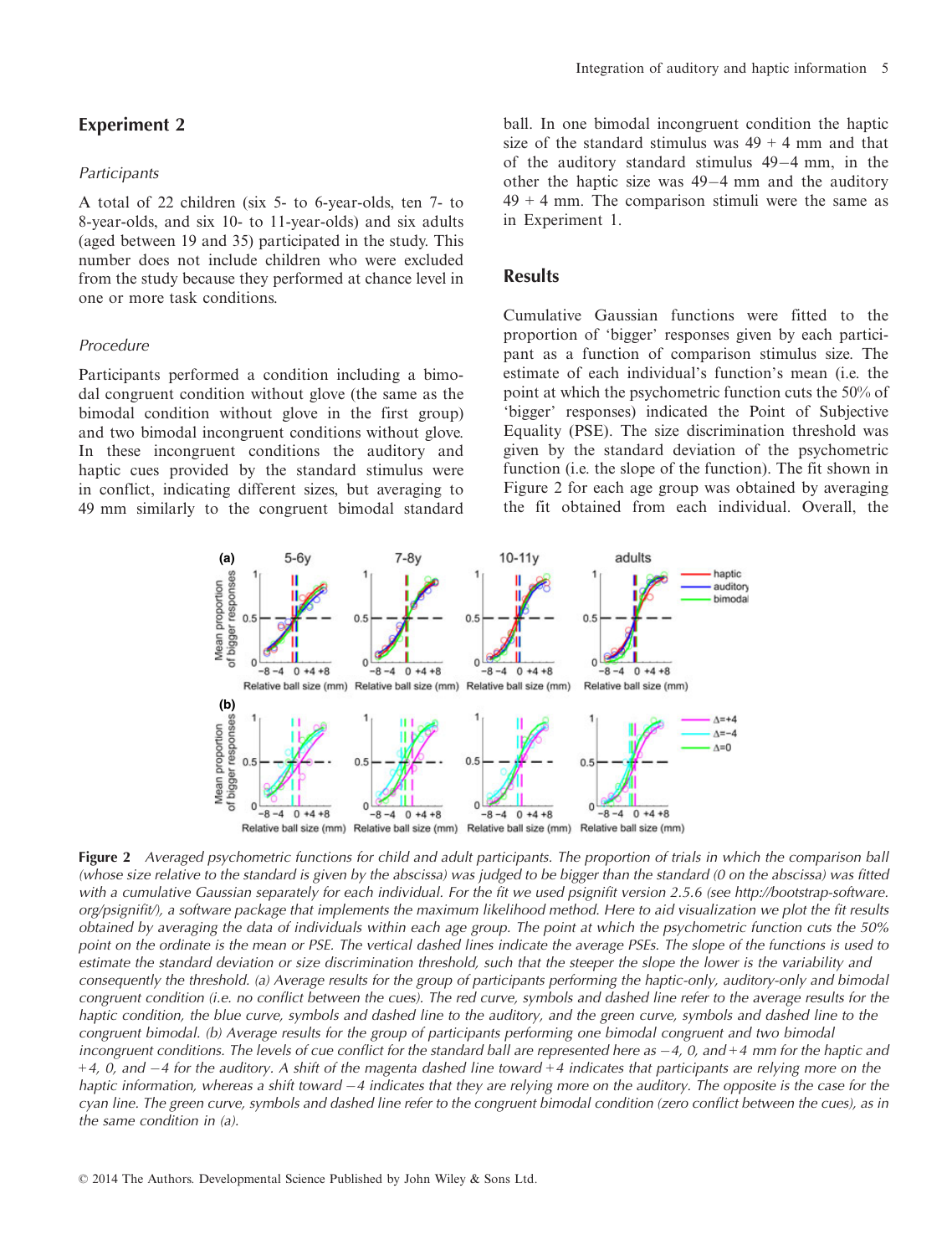percentage of children excluded was 22% for 5–6-yearolds, 13% for 7–8-year-olds, and 15% for 10–11-yearolds, all of them due to an inability to do the haptic-only task when wearing the glove (i.e. they were not able to discriminate the standard ball from the others and their PSE or threshold fell outside the chosen range of stimuli). No adults had to be excluded for this reason.

#### Experiment 1

We tested the goodness of fit for each participant and found that the overall mean  $R^2$  in the bimodal congruent condition was 0.87  $SE \pm 0.02$ , for the haptic condition was 0.81  $SE \pm 0.02$ , and for the auditory condition was 0.84  $SE \pm 0.01$ , indicating that the chosen Gaussian psychometric function fitted the data well. We carried out a mixed factorial ANOVA with stimulus condition (auditory-only, haptic-only and bimodal congruent) as within-subjects factor and age group as between factor on the  $R^2$  values. We found no significant interaction between age and condition  $(F(6, 82) = 0.923, p = .483)$ , but a main effect of age  $(F(3, 41) = 3.545, p = .023)$ . Ttests, Bonferroni corrected, post-hoc analyses showed that only the younger group of children differed significantly in their  $R^2$  compared to adults (p = .017). Nevertheless, the mean  $R^2$  of the 5–6-year-old children for the bimodal congruent condition was 0.75 SE  $\pm$ 0.06, i.e. the method of fitting still explained the young children's data well.

Before using parametric procedures to test differences in the thresholds obtained we tested whether the data could be approximated to a normal distribution. For this purpose we performed Kolmogorov–Smirnov tests of normality separately for each age group and experimental condition. We found that in 10 out of 12 cases the data were normally distributed (i.e. the tests of normality gave non-significant results), and in the two remaining cases (i.e. the adults' data in the auditory condition and the 10– 11-year-old children's data in the bimodal condition) the data approximated normality ( $p = .03$ ,  $p = .021$ ). Overall, the thresholds obtained approximated well a normal distribution, thus allowing us to perform parametric analyses as previously done in similar studies (e.g. Gori et al., 2008; Gori et al., 2010; Nardini et al., 2008).

An initial mixed-model ANOVA with noise level as between-subjects factor (no glove, glove) and stimulus type as within-subjects factor (auditory-only, haptic-only and bimodal) was carried out within each age group to examine the effect of noise on the size discrimination thresholds. This analysis revealed no main effect of noise level  $(5-6y: F(1, 6) = 0.104, p = .758; 7-8y: F(1, 14) =$ 1.530,  $p = .236$ ; 10–11y:  $F(1, 8) = 2.757$ ,  $p = .135$ ; adults:  $F(1, 10) = 2.580, p = .139$ , and no interaction between

noise level and stimulus type  $(5-6y: F(3, 18) = 0.544,$  $p = .658; 7 - 8y: F(3, 42) = 0.582, p = .63; 10 - 11y: F(3, 24)$  $= 2.104, p = .126$ ; adults:  $F(3, 30) = 0.196, p = .898$ ). Based on this initial analysis we combined the data for the two noise level groups within each age group before further analysis.

To examine the effect of age on the size discrimination threshold for the different conditions, we carried out a mixed model factorial ANOVA with age as a betweensubjects factor and condition as within-subjects factor. This analysis revealed a significant main effect of age  $(F(3, 42) = 11.868, p < .001)$ , a main effect of condition  $(F(3, 126) = 13.477, p < .001)$ , and a significant interaction between age and condition  $(F(9, 126) = 1.911,$  $p = .048$ ). T-tests, Bonferroni corrected, post-hoc analyses showed that overall adults had significantly lower thresholds than 5–6-year-old  $(p < .001)$ , 7–8-year-old  $(p < .001)$ , and 10–11-year-old children  $(p = .017)$ . The older group of children had significantly lower thresholds compared to the 5–6-year-old children ( $p = .016$ ), but not compared to the 7–8-year-old children  $(p = .476)$ . Finally, 5–6- and 7–8-year-old children did not differ in their estimated thresholds ( $p = 1$ ). Figure 3



Figure 3 Mean size discrimination thresholds as a function of age. Mean discrimination thresholds for haptic (red line and symbols), auditory (blue line and symbols), and bimodal congruent (green line and symbols) conditions as a function of age. The black line and symbols represent the average MLE model predictions for the bimodal condition as a function of age. The predicted bimodal threshold  $(\sigma_{HA})$  was calculated individually for each subject, and then averaged, by entering the individual haptic ( $\sigma_H$ ) and auditory ( $\sigma_A$ ) thresholds into the equation  $\sigma_{HA}^2 = \sigma_H^2 \sigma_A^2 / \sigma_H^2 + \sigma_A^2$ . Error bars represent the standard error of the mean.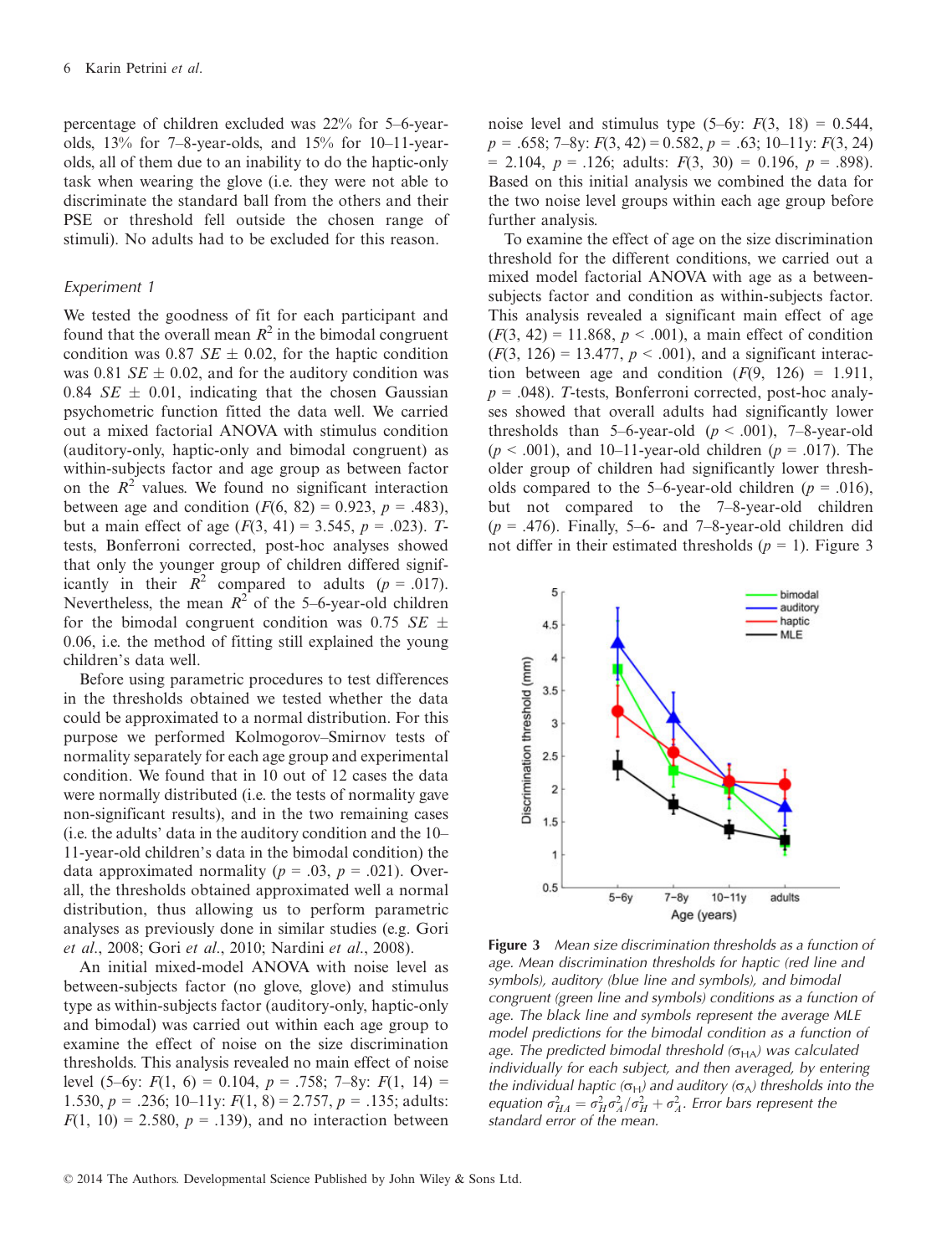

Figure 4 Measured bimodal thresholds against MLE-predicted bimodal thresholds for individuals in each age group. (a) The blue symbols represent the individual data and the black dots indicate the group average thresholds. The observed thresholds come closer to the MLE prediction with age, as indicated by the black dot approaching the solid black line. (b) Ratios of single-cue variances (A/H) and combined-to-single-cue variances (AH/H) for individuals in each age group. Individual and group average performance is plotted together with predictions based on use of the single worst cue (red line), the single best cue (green line), or integration of cues according to the Bayesian model (black line). High ratios along the x-axis correspond to much more reliable touch than sound. Low ratios  $(1)$  along the y-axis corresponds to an improvement given both cues compared to touch alone. To aid visualization individual data out of the represented x and y range are not shown.

summarizes these results and clearly shows that although discrimination thresholds decrease with age in all conditions, the bimodal discrimination thresholds were only well predicted by the optimal (ideal observer) estimate for adults. The optimal estimate was calculated by entering the unimodal discrimination thresholds into the maximum likelihood (MLE) model.

This observation was further supported by a series of planned one-tailed t-tests showing that the bimodal threshold for adults was significantly lower than both the haptic  $(t(11) = -3.279, p = .007)$  and the auditory threshold  $(t(11) = -1.428$ ,  $p = .05$ ), and did not differ from the predicted optimal bimodal threshold  $(t(11))$  $= -0.134$ ,  $p = .44$ ). This was not, however, the case for the children. The 10- to 11-year-old group's bimodal threshold was significantly higher than that predicted by MLE  $(t(9) = 2.249, p = .02)$ , and was no different from either the haptic  $(t(9) = -0.422, p = .34)$  or the auditory

threshold  $(t(9) = -0.400, p = .34)$ . The 7- to 8-year-old group's bimodal threshold, similarly to the older children, was higher than that predicted by MLE  $(t(15))$  $= 2.389, p = .01$ , and was no different from the haptic  $(t(15) = -0.958, p = .17)$ , but was significantly lower than the auditory  $(t(15) = -2.262, p = .01)$ . Finally, the 5- to 6-year-old group's bimodal threshold was significantly higher than that predicted by MLE  $(t(7) = 2.247$ ,  $p = .02$ ), but was no different from either the haptic  $(t(7) = 0.866, p = .20)$  or the auditory threshold  $(t(7)$  $= -0.678, p = .26$ .

Figure 4a shows how the relationship between optimal predicted and measured bimodal discrimination threshold changes with age. It also shows how the distribution of individual performance becomes more consistent (less variable) with age, with a higher number of individuals performing as an ideal observer. Figure 4b plots the relationship between ratios of single-cue variances (A/H)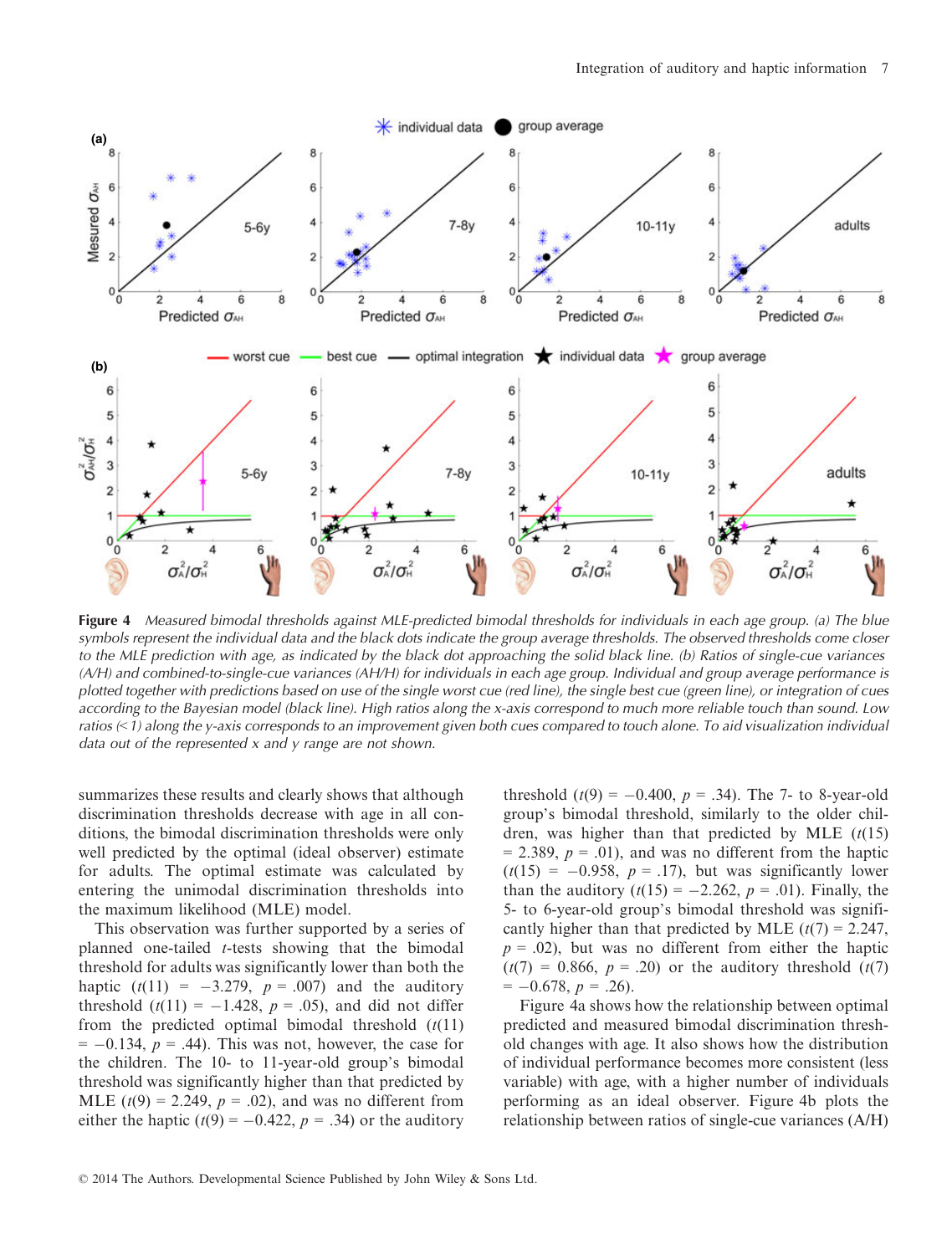and combined- to single-cue variances (AH/H) at each age. The three lines indicate the predictions of different cue combination rules: relying on the worst single cue (red line), the best single cue (green line), or using the Bayesian model (black curve). Ratios greater than 1 along the abscissa indicate that participants' haptic information had greater variability than auditory. The magenta star represents group average performance and shows that with age it goes from being between the worst and best single cue, to being close to best single cue, to being better than best single cue, as predicted by integration. The individual data, however, show that there was a great deal of variability in individual children's performance at the youngest two ages.

#### Experiment 2

As with Experiment 1, we tested the goodness of fit for each participant and found that the overall mean  $R^2$  for the bimodal congruent condition was  $0.87 \pm 0.02$ , for the +4 $\Delta$  bimodal incongruent was 0.78  $\pm$  0.02, and for the  $-4\Delta$  bimodal incongruent was 0.78  $\pm$  0.03, indicating that the chosen Gaussian psychometric function fitted the data well. We carried out a mixed factorial ANOVA with stimulus condition (bimodal congruent and two bimodal incongruent conditions) as within-subjects factor and age group as between-subjects factor on the  $R^2$  values. We found no significant interaction between age and condition  $(F(6, 48) = 0.743, p = .617)$ , but a main effect of age  $(F(3, 24) = 6.954, p = .002)$ , similar to the findings of Experiment 1. T-tests, Bonferroni corrected, post-hoc analyses showed that only the younger group of children differed significantly in their  $R^2$  compared to adults  $(p = .002)$ . Nevertheless, the mean  $R^2$  of the 5–6-year-old children for the bimodal congruent condition was  $0.76$  SE  $\pm$  0.08, i.e. the method of fitting explained the young children's data well.

Before using parametric procedures to test differences in obtained thresholds, we tested whether the data could be approximated by a normal distribution. We performed Kolmogorov–Smirnov tests of normality separately for each age group within each experimental condition. We found that in 11 out of 12 cases the data were normally distributed (i.e. the tests of normality gave non-significant results), and in the remaining case (i.e. the 5–6-year-old children's data in the bimodal congruent condition) the data approximated normality  $(p = .043)$ .

Figure 5 summarizes the results for the bimodal conflict conditions. In Figure 5a the shift in measured and predicted PSEs relative to the 0 conflict condition is plotted against the three levels of haptic-auditory conflict. The slope of the line fitted to these points corresponds to the overall weighting given to haptic as compared with auditory information. A slope of 1 would correspond to complete haptic dominance, slope of  $-1$ to complete auditory dominance (see Figure 5a). All the groups show a slope  $> 0$ , i.e. slightly greater weighting for haptic than auditory.

Figure 5b shows the average discrimination threshold obtained for the bimodal congruent and incongruent conditions. To examine the effect of age on the size discrimination threshold for the different conditions, we carried out a mixed model factorial ANOVA with age as a between-subjects factor and condition as withinsubjects factor. This analysis revealed a significant main effect of age  $(F(3, 24) = 5.460, p = .005)$ , a main effect of condition  $(F(2, 48) = 3.588, p = .035)$ , but no significant interaction between age and condition  $(F(6, 48) = 0.500,$  $p = .805$ ). Bonferroni post-hoc analyses showed that, overall, adults had significantly lower thresholds than 5–6-year-olds ( $p = .005$ ), but not than either 7–8-yearolds  $(p = 1)$  or 10–11-year-olds  $(p = 1)$ . The group of 5–6-year-old children had also significantly higher thresholds compared to the  $7-8 (p = .043)$ , and the 10–11-year-old children ( $p = .04$ ).

Planned t-test analyses also indicated that overall the bimodal congruent threshold was significantly lower than both incongruent conditions  $(-4\Delta: t(27) = -2.323,$  $p = .028$ ;  $+4\Delta$ :  $t(27) = -2.672$ ,  $p = .013$ ), while no difference in threshold between the two incongruent conditions emerged  $(t(27) = 0.390, p = .700)$ . Children and adults behaved similarly and integrated haptic and auditory information by equally weighting the cues. Indeed, the mean weight for each age group was not significantly different from 0.5 (5–6y:  $t(5) = 1.061$ ,  $p = .337$ ; 7–8y:  $t(9) = 1.902$ ,  $p = .09$ ; 10–11y:  $t(5) =$ 0.676,  $p = .529$ ; adults:  $t(5) = 1.290$ ,  $p = .253$ ).

## **Discussion**

Sensory systems continue to develop during childhood until they reach the mature state. Previous developmental studies have shown that multisensory integration of sensory information involving vision develops quite late (Barutchu et al., 2009; Barutchu et al., 2010; Gori et al., 2008; Innes-Brown et al., 2011; Nardini et al., 2010; Nardini et al., 2008). Children do not reduce the variances of their sensory estimates by integrating information from multiple sources in the same way as adults, until at least 8–10 years of age (Alais & Burr, 2004; Ernst & Banks, 2002; Helbig & Ernst, 2007; Hillis et al., 2002).

However, it remains unknown when multisensory integration of non-visual information such as haptic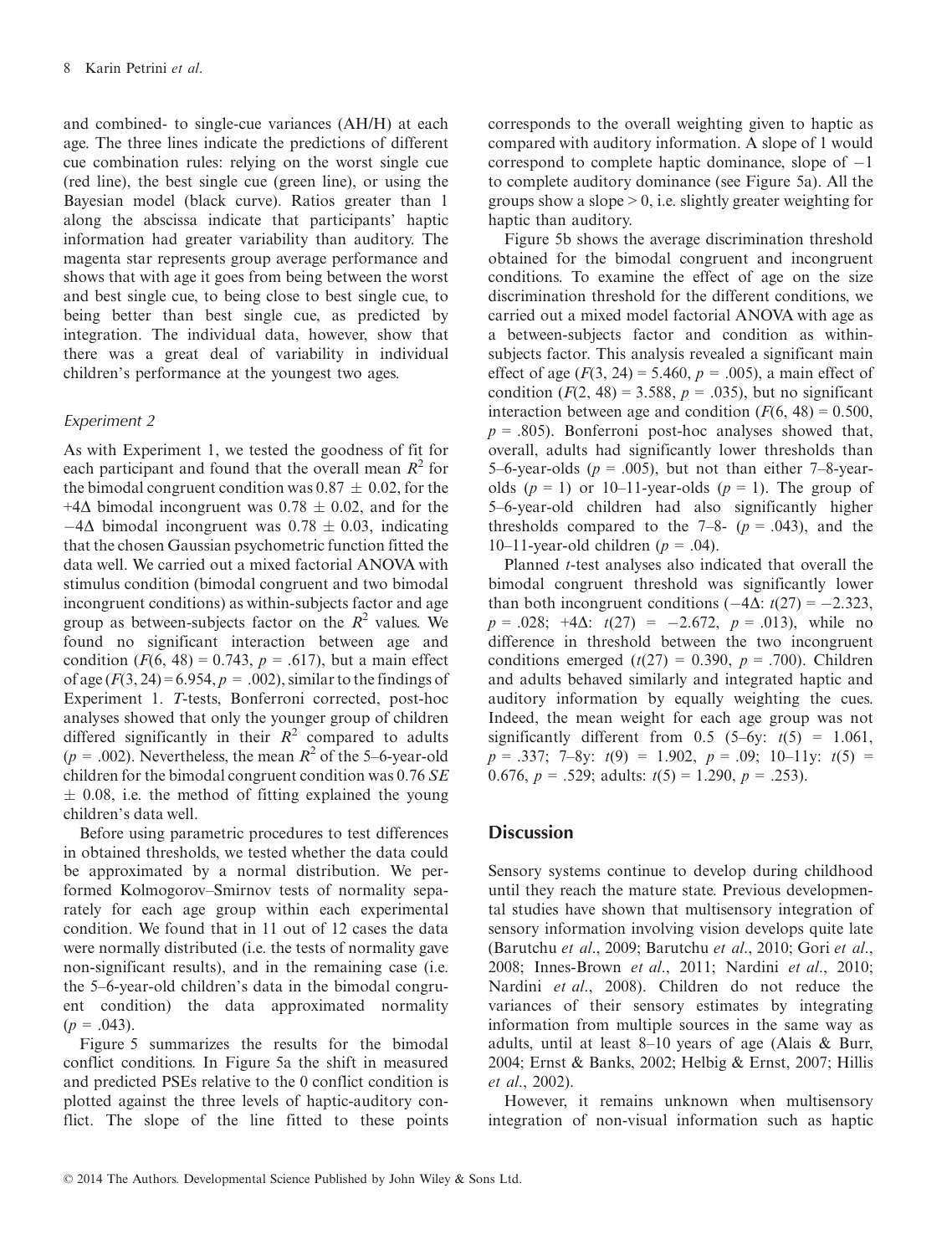

Figure 5 Predictions and behavior in the conflict condition. (a) The black symbols and dashed line represent the measured PSEs in the conflict condition (on the ordinate) plotted against the three level of haptic-auditory conflict  $(-4, 0, +4$  mm). The yellow dashed line represents the prediction for the auditory dominant model, the green dashed line for the haptic dominant model. Error bars represent standard error of the mean. (b) Mean discrimination thresholds for bimodal congruent (green bar),  $-4\Delta$  (cyan bar), and  $+4\Delta$  (magenta bar) conditions as a function of age (different panels). Error bars represent standard error of the mean.

and auditory develops. Audio-haptic integration for object's size judgment could potentially show either an earlier or a later development than visual-haptic (Gori et al., 2008), for reasons we reported in the introduction. Here, we report the findings for two size discrimination experiments to investigate the time course of hapticauditory integration in the absence of visual information. In Experiment 1 we show that human adults can integrate auditory and haptic cues nearly optimally (i.e. can reduce sensory uncertainty by taking a weighted average of cues) when performing objects' size discrimination. This is consistent with their ability to nearly optimally integrate visual and haptic cues when performing the same kind of task (Gori et al., 2008). By 8–10 years, children can integrate visual and haptic cues optimally; however, at the same age children do not show optimal integration of auditory and haptic cues. This result indicates that optimal integration of non-visual cues for objects' size discrimination might occur later in life, at least for the auditory feature under study (i.e. loudness). This conclusion is further supported by the findings of Experiment 2 in which even adults were not completely able to solve sensory conflict through hapticauditory integration. To assess whether this holds for other auditory features relevant to size discrimination such as pitch, future studies could use a modified version of our method and set-up. This further investigation would be also important to understand whether the ability to use the pitch information for size discrimination improves or worsens with age.

Our results agree with previous studies (Gori et al., 2008; Nardini et al., 2010; Nardini et al., 2008) in that on average adults, but not children, benefit from combining touch and sound, as indicated by their lower discrimination threshold in this condition when compared to both single-cue conditions. As subjects age, their performance improves (Figure 3); starting worse than the best single cue and ending up better than the best single cue, as predicted by integration. Our results, like those of another recent study (Nardini, Begus & Mareschal, 2012), indicate that some individual participants in all age groups did reduce sensory uncertainty through cue integration (Figure 4). Another result that is consistent with previous reports examining size discrimination in young children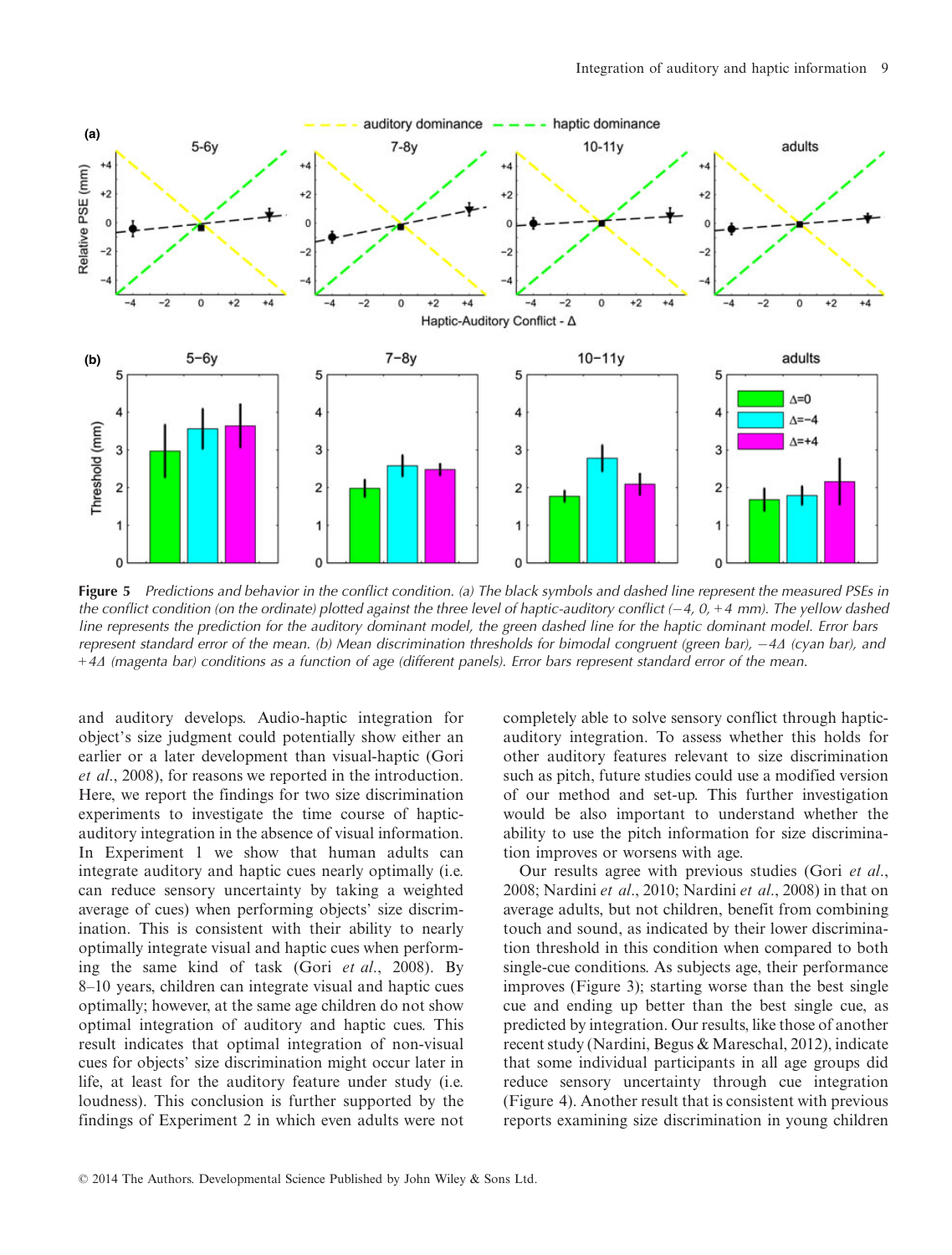(e.g. Gori et al., 2008) is that the haptic information is weighted more than the other cues when determining both perceived size and discrimination thresholds. With age, this haptic dominance gradually decreases, with adults relying more on the auditory cue when discriminating objects' size.

A further intriguing result is that although 10- to 11-year-old children have lower discrimination thresholds than 7–8-year-olds, their performance on the bimodal condition does not differ from that of the 7- to 8-year-olds. This indicates that the lack of development between these ages is specific to the ability to reduce variability when given both cues. Similar results have been found recently in other studies, and possible explanations of why this happens have been suggested (Barutchu et al., 2009; Barutchu et al., 2010; Nardini et al., 2012). One possibility suggested by Nardini et al. (2012) is that during early adolescence the body is growing, and/or sensory systems are developing, more rapidly than at younger ages. From our data, this appears to be especially true for the auditory sensory system. An adult-like ability to use the auditory information to judge object size was reached only at 10 to 11 years, consistent with findings in speaker discrimination (Petrini & Tagliapietra, 2008). The continuing development of unisensory ability may mean that children at these ages are still learning to calibrate their sensory systems and to weight sensory information appropriately (Gori et al., 2010; Gori et al., 2012). Another possibility is that structural and functional reorganization in the brain is at the root of this lack of multisensory development during early adolescence (Paus, 2005; Steinberg, 2005). Physiological and psychophysical studies, examining sight and sound integration in animals and infants, indicate that development of multisensory integration is delayed with respect to that of the two separate senses (Neil, Chee-Ruiter, Scheier, Lewkowicz & Shimojo, 2006; Stein, Labos & Kruger, 1973; Stein, Meredith & Wallace, 1993; Wallace & Stein, 2001).

The results of Experiment 2 show that, on average, both children and adults used similar weighting strategies to solve audio–haptic conflict, resulting in lower thresholds in the absence of conflict. The larger variance, shown by all age groups, when presented with audio– haptic conflict indicates that they were not integrating at all times, but alternated between the cues. One possible explanation behind this lack of integration in all age groups is that participants were aware of the conflict. However, when questioned at the end of the experiment, no participant reported being aware of it. All of the age groups were found to use a similar weighting strategy, equally weighting the haptic and auditory senses. At first glance, this is a very surprising result showing similar

behavior in both children and adults. However, the present work differs from previous studies in that it is the first to examine how children and adults would behave when exposed only to multisensory conditions. In other words, the children and adults judging the ball sizes in the three different bimodal conflict conditions were never exposed to either the auditory or haptic information alone. In this situation, which is much closer to real-life situations where experiencing pure single modality is quite rare, all of the age groups similarly weighted  $(-0.50)$  the two senses. The similarity between children's and adults' behavior under these circumstances indicates that children do not always weight one modality more than the other, and that their underlying system of cue combination may overall be quite adult-like. We propose that the crucial difference between children and adults is that, unlike adults, individual children do not weight cues according to their own cue reliabilities. This means that while adults and children can show similar mean weights (Figure 5a), and behavior consistent with integration of cues (Figure 5b), children do not show variance reduction given multiple cues (Figure 3). However, some individual children show variance reduction (Figure 4), because they chose appropriate cue weights that reduce variance, perhaps by chance. A similar pattern of results was seen in a recent study of visual– haptic integration for hand localization (Nardini et al., 2012). Individual differences between children who integrate and those who do not could depend on some children learning faster than others to combine the cues, perhaps due to greater exposure to these kinds of sensory contingencies. This possibility could be examined by using learning/training tasks with children.

Intriguingly, many studies have shown that infants possess a variety of multisensory abilities (Lewkowicz, 2000, 2010; Lewkowicz & Ghazanfar, 2009) and young children possess Bayesian-like reasoning abilities (Duffy, Huttenlocher & Crawford, 2006; Gopnik, Glymour, Sobel, Schulz, Kushnir & Danks, 2004; Gopnik & Schulz, 2004; Huttenlocher, Hedges & Duncan, 1991; Huttenlocher, Hedges & Vevea, 2000). For example, 4-year-old children can make Bayesian inferences by combining prior probability information (e.g. almost none of the blocks are blickets) with conditional dependency information (e.g. one of two blocks activates the detector when either alone or with another block) to make causal inferences (only the block activating the detector in both instances is a blicket; Gopnik & Schulz, 2004). Similarly, 5-year-old children can make Bayesian inferences by combining categorical knowledge (e.g. different fish size distributions) with fine-grained information (e.g. fish size) to estimate the sizes of stimuli (matching fish size; Duffy et al., 2006). Thus the ability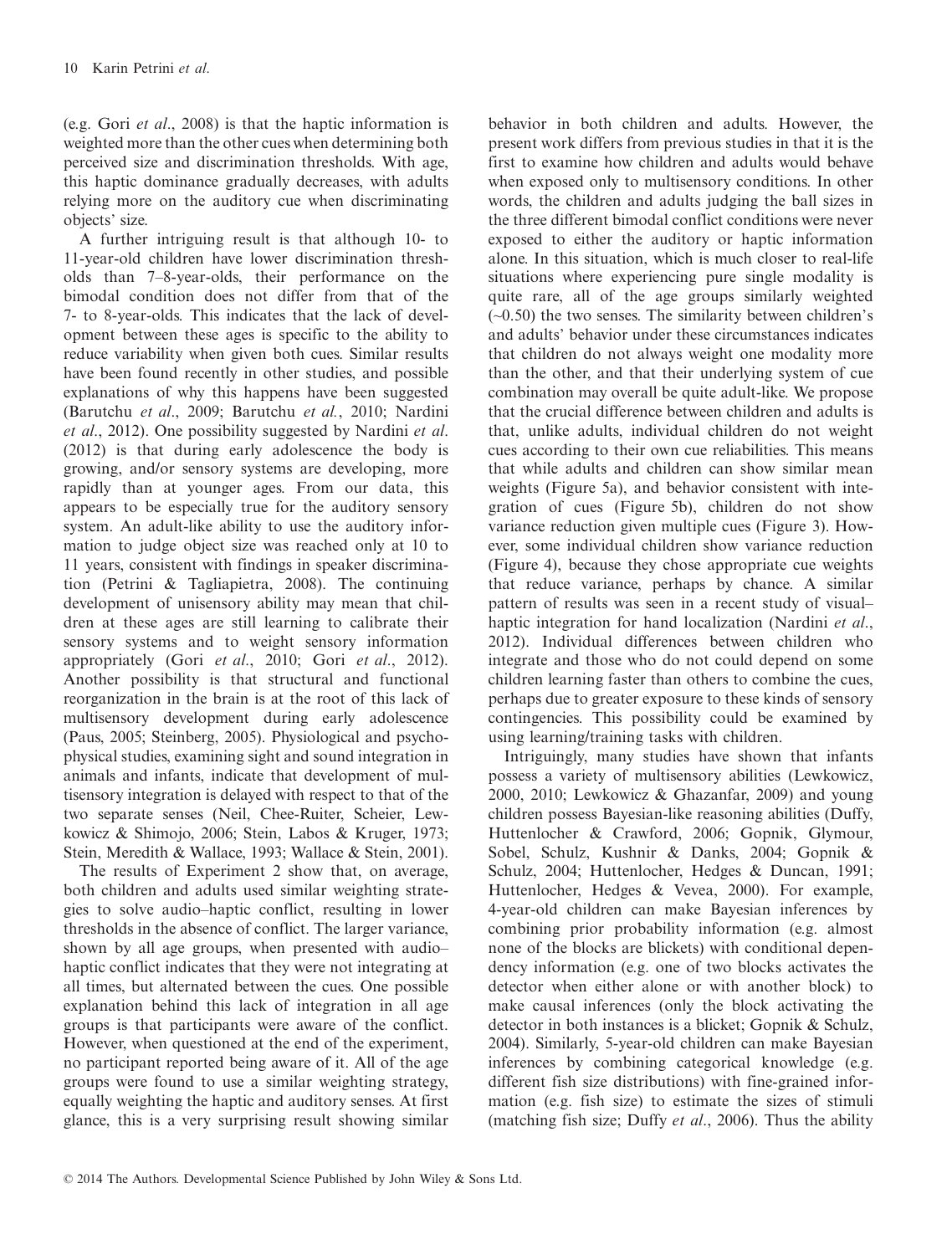to make Bayesian inferences and the capacity to compare information from different senses are available early in development. However, the ability to integrate optimally by choosing the appropriate weights for the different sensory cues develops much later, as shown here and in previous studies (Nardini et al., 2012). This process could stem from the earlier developed Bayesian abilities or all these processes outlined might be quite distinct.

What these findings confirm is that the difference between children and adults lies in the ability to optimally assess and weight the single senses rather than in the ability to integrate them. This appears to be similar for sensory combinations, whether or not they involve vision (Nardini et al., 2012). We do not know whether these developmental changes in weighting strategy reflect consistent changes in underlying multisensory mechanisms. A recent fMRI study demonstrated that in adults haptic and auditory information is integrated at different hierarchical levels in the cortex including superior temporal sulcus (STS; Kassuba et al., 2012). The multisensory process then culminates in the left fusiform gyrus, which seems to be a higher-order region of sensory convergence for object recognition (Kassuba, Klinge, Holig, Menz, Ptito, Roder & Siebner, 2011; Kassuba et al., 2012). In both monkeys and humans, posterior STS is now considered to be a key brain area for multisensory integration (Beauchamp, Lee, Argall & Martin, 2004; Calvert, 2001). In humans, this area responds more to auditory-tactile stimuli than either auditory or tactile in isolation (Beauchamp, Yasar, Frye & Ro, 2008), and more to audio-visual stimuli than either auditory or visual in isolation (Beauchamp et al., 2004). Between 4 and 21 years the posterior portion of the superior temporal gyrus STG develops and undergoes a gradual grey matter loss (Gogtay, Giedd, Lusk, Hayashi, Greenstein, Vaituzis, Nugent, Herman, Clasen, Toga, Rapoport & Thompson, 2004). A loss of grey matter may mean a functional specialization and refinement of this region to achieve adult-like multisensory processing. It may also signify that different multisensory processes develop at different rates during childhood and throughout adolescence until either a common system or different specialized systems are formed. A lack of physiological, psychophysical and neuroimaging studies comparing the time courses for different cross-modal processes from an early age prevent us from knowing whether different task-dependent multisensory processes develop before others in typical individuals. Our study suggests that for the same task, optimal integration for audio-haptic information occurs later than that of visual-haptic (Gori et al., 2008), supporting the existence of separate multisensory mechanisms. However, results from different laboratories cannot be directly compared as they have used different methods and different participants. Future studies may help to elucidate this point, providing a baseline from which to compare the multisensory development of atypical populations and those with sensory deficits.

## Acknowledgements

We are very grateful for the support and help that St Paul's Cathedral School has given us during the testing. This work was supported by the James S. McDonnell Foundation 21st Century Science Scholar in Understanding Human Cognition Program and the Nuffield Foundation Undergraduate Research Bursary Scheme. We would also like to thank Paul Johnson and Ian MaCartney from the UCL Institute of Ophthalmology workshop for making the wooden balls, and Sarah Kalwarowsky for helping with the English revision of the manuscript.

#### References

- Alais, D., & Burr, D. (2004). The ventriloquist effect results from near-optimal bimodal integration. Current Biology, 14 (3), 257–262.
- Barutchu, A., Crewther, D.P., & Crewther, S.G. (2009). The race that precedes coactivation: development of multisensory facilitation in children. Developmental Science, 12 (3), 464–473.
- Barutchu, A., Danaher, J., Crewther, S.G., Innes-Brown, H., Shivdasani, M.N., & Paolini, A.G. (2010). Audiovisual integration in noise by children and adults. Journal of Experimental Child Psychology, 105 (1–2), 38–50.
- Beauchamp, M.S., Lee, K.E., Argall, B.D., & Martin, A. (2004). Integration of auditory and visual information about objects in superior temporal sulcus. Neuron, 41 (5), 809–823.
- Beauchamp, M.S., Yasar, N.E., Frye, R.E., & Ro, T. (2008). Touch, sound and vision in human superior temporal sulcus. NeuroImage, 41 (3), 1011–1020.
- Brainard, D.H. (1997). The Psychophysics Toolbox. Spatial Vision, 10 (4), 433–436.
- Bresciani, J.P., & Ernst, M.O. (2007). Signal reliability modulates auditory–tactile integration for event counting. Neuro-Report, 18 (11), 1157–1161.
- Calvert, G.A. (2001). Crossmodal processing in the human brain: insights from functional neuroimaging studies. Cerebral Cortex, 11 (12), 1110–1123.
- Demorest, S.M. (1992). Information integration theory: an approach to the study of cognitive development in music. Journal of Research in Music Education, 40 (2), 126-138.
- Demorest, S.M., & Serlin, R.C. (1997). The integration of pitch and rhythm in musical judgment: testing age-related trends in novice listeners. Journal of Research in Music Education, 45  $(1), 67-79.$